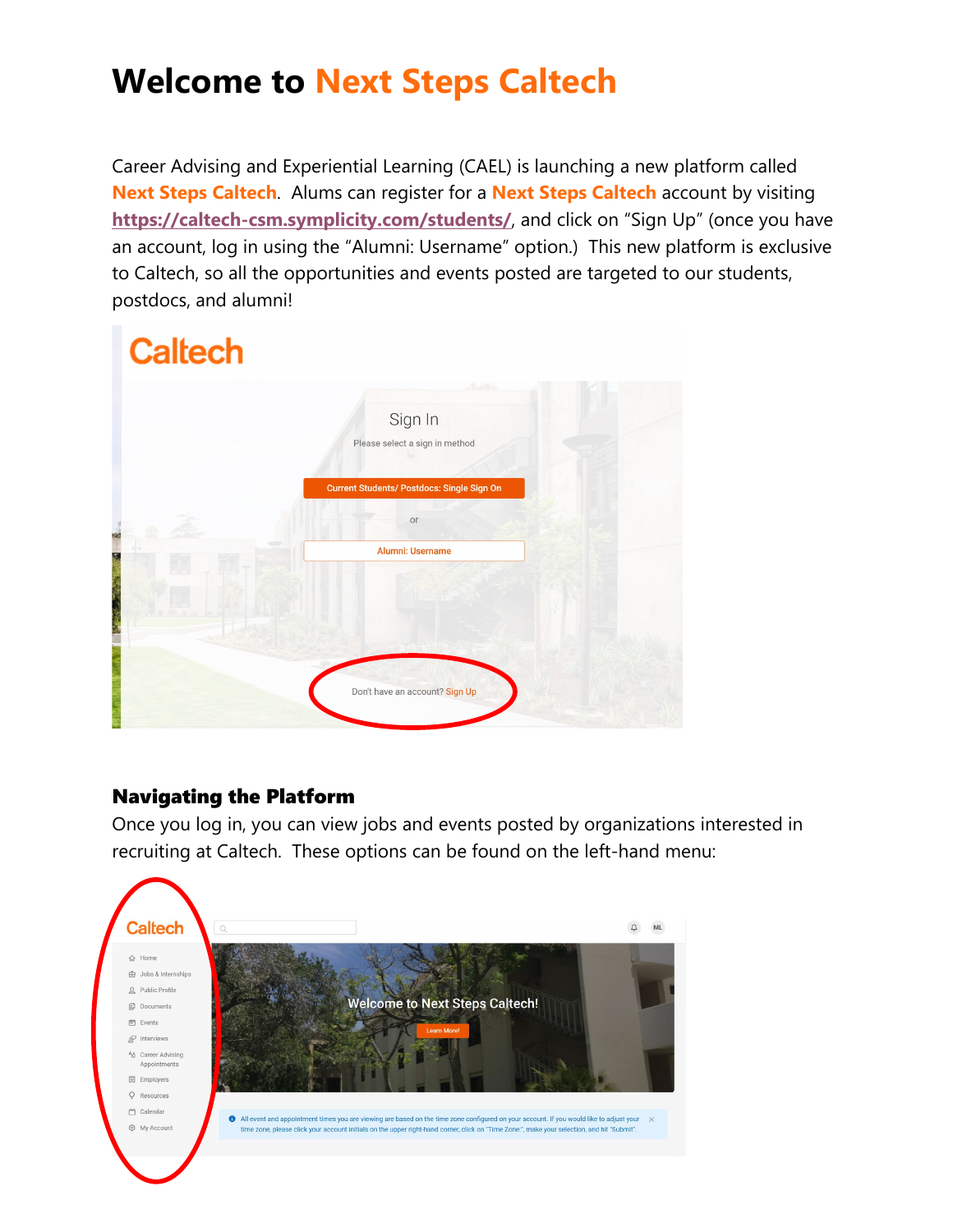## Upload Your Resume

Before you start applying for jobs, be sure to upload your resume! You can do that by clicking on "Documents" on the left-hand menu, then "My Documents" > "Add New":



#### Events

You can view all upcoming events by clicking on "Events" from the left-hand menu. All event types will be listed, but you can also filter by type: